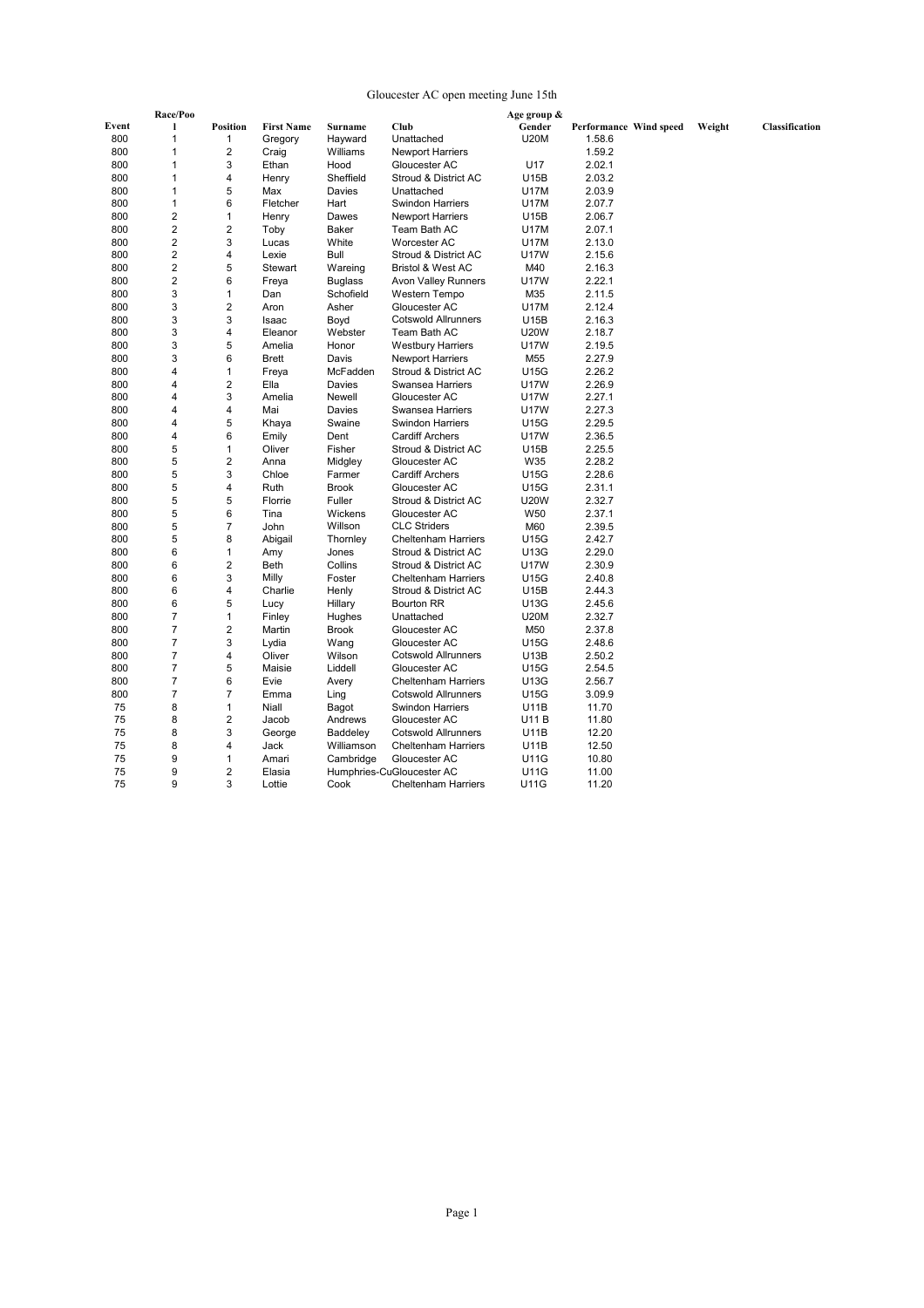| Gloucester AC open meeting June 15th |  |  |  |
|--------------------------------------|--|--|--|
|--------------------------------------|--|--|--|

|              |          |                                |                 |                  | Gloucester AC open meeting June 15th           |                     |                  |              |     |
|--------------|----------|--------------------------------|-----------------|------------------|------------------------------------------------|---------------------|------------------|--------------|-----|
| 100          | 10       | $\mathbf{1}$                   | Callum          | Webb             | <b>Cardiff Archers</b>                         | U17M                | 11.20            | 0.9          |     |
| 100          | 10       | $\overline{2}$                 | Joseph          | Berry            | <b>Newport Harriers</b>                        | U15B                | 11.30            | 0.9          |     |
| 100          | 10       | 3                              | Thomas          | <b>Butcher</b>   | <b>Cardiff Archers</b>                         | SM                  | 11.40            | 0.9          |     |
| 100          | 10       | 4                              | Enakoro         | Eleyae           | Gloucester AC                                  | U17M                | 11.50            | 0.9          |     |
| 100          | 11       | $\mathbf{1}$                   | Ryan            | <b>Brady</b>     | <b>Bristol &amp; West AC</b>                   | <b>U17M</b>         | 11.50            | 0.7          |     |
| 100          | 11       | $\overline{2}$                 | Joel            | Mattacks         | Team Bath AC                                   | <b>U20M</b>         | 11.50            | 0.7          |     |
| 100          | 11       | 3                              | Scott           | Collier          | Yate & District AC                             | <b>U20M</b>         | 11.50            | 0.7          |     |
| 100          | 11       | 4                              | Tom             | Smith            | Dursley RC                                     | U17M                | 11.80            | 0.7          |     |
| 100          | 12       | $\mathbf{1}$                   | Daniel          | Falconer         | Yate & District AC                             | <b>U17M</b>         | 12.00            | $\mathbf{1}$ |     |
| 100          | 12       | $\overline{2}$                 | Osian           | Parry            | <b>Cardiff Archers</b>                         | U15B                | 12.00            | $\mathbf{1}$ |     |
| 100          | 12       | 3                              | Nell            | Desir            | <b>Cardiff Archers</b>                         | U15B                | 12.20            | $\mathbf{1}$ |     |
| 100          | 12       | $\overline{4}$                 | Kirsty          | Treglown         | Yate & District AC                             | U20M                | 12.40            | $\mathbf{1}$ |     |
| 100          | 12       | 5                              | Ben             | Reeves           | Gloucester AC                                  | M40                 | 12.40            | $\mathbf{1}$ |     |
| 100          | 13       | $\mathbf{1}$                   | Ella-Grace      | Edwards          | Gloucester AC                                  | <b>U17W</b>         | 12.50            | 0.5          |     |
| 100          | 13       | $\overline{2}$                 | Ella            | Woods            | <b>Birchfield Harriers</b>                     | W                   | 12.70            | 0.5          |     |
| 100          | 13       | 3                              | Olivia          | Gillespie        | <b>Newport Harriers</b>                        | U15G                | 12.80            | 0.5          |     |
| 100          | 13       | 4                              | Markus          | Facey-Dell       | Charnwood AC                                   | <b>SENM</b>         | 12.90            | 0.5          |     |
| 100          | 13       | 5                              | Kirstie<br>Ella | Constable        | Gloucester AC                                  | <b>SENW</b>         | 13.30            | 0.5          |     |
| 100<br>100   | 14<br>14 | $\mathbf{1}$<br>$\overline{2}$ | Harriet         | Julin            | Gloucester AC                                  | <b>U17W</b>         | 13.00            | 1.1<br>1.1   |     |
| 100          | 14       | 3                              | Katie           | Legg<br>Gill     | City Of Salisbury AC<br><b>Cardiff Archers</b> | <b>SENW</b><br>U15G | 13.20<br>13.40   | 1.1          |     |
| 100          | 14       | 4                              | Phoebe          | Reuben           | Worcester AC                                   |                     | 13.70            | 1.1          |     |
| 100          | 14       | 5                              | Charlotte       | Smith            | <b>Cheltenham Harriers</b>                     | U13G<br>U13G        | 14.30            | 1.1          |     |
| 100          | 15       | 1                              | James           | Bagot            | <b>Swindon Harriers</b>                        | U15B                | 13.2             | 0.9          |     |
| 100          | 15       | $\overline{\mathbf{c}}$        | Nia             | Parry            | <b>Newport Harriers</b>                        | U15G                | 13.6             | 0.9          |     |
| 100          | 15       | 3                              | Ava             |                  | Stratford-Davi Newport Harriers                | U13G                | 13.80            | 0.9          |     |
| 100          | 15       | 4                              | Megan           | Amey             | <b>Cheltenham Harriers</b>                     | U13G                | 14               | 0.9          |     |
| 100          | 15       | 5                              | Hollie          | Taylor           | <b>Newport Harriers</b>                        | U13G                | 14.5             | 0.9          |     |
| 100          | 15       | 6                              | Kitty           | Buckland         | <b>Cheltenham Harriers</b>                     | U13G                | 14.50            | 0.9          |     |
| 100          | 16       | $\mathbf{1}$                   | Alyssa          | Fitzgerald       | <b>Newport Harriers</b>                        | U15G                | 13.6             | 0.7          |     |
| 100          | 16       | $\overline{2}$                 | Amy             | Pinkney          | Worcester AC                                   | W35                 | 13.90            | 0.7          |     |
| 100          | 16       | 3                              | Izzy            | Cook             | <b>Cheltenham Harriers</b>                     | U13G                | 14               | 0.7          |     |
| 100          | 16       | 4                              | Victoria        | <b>Baskett</b>   | Unattached                                     | <b>SENW</b>         | 14.1             | 0.7          |     |
| 100          | 16       | 5                              | Katrina         | Hart             | <b>Birchfield Harriers</b>                     | <b>SENW</b>         | 14.8             | 0.7          |     |
| 100          | 17       | $\mathbf{1}$                   | Charlotte       | Bell             | Stroud & District AC                           | U13G                | 13.7             | 0.7          |     |
| 100          | 17       | $\overline{2}$                 | Leshawn         | Clifford         | <b>Birchfield Harriers</b>                     | <b>U17W</b>         | 14.20            | 0.7          |     |
| 100          | 17       | 3                              | Izzy            | Baddeley         | <b>Cotswold Allrunners</b>                     | U13G                | 14.3             | 0.7          |     |
| 100          | 17       | 4                              | Melanie         | Garland          | Worcester AC                                   | W <sub>55</sub>     | 14.6             | 0.7          |     |
| 100          | 17       | 5                              | Louise          | Kirby            | <b>Newport Harriers</b>                        | W <sub>50</sub>     | 14.7             | 0.7          |     |
| 100          | 17       | 6                              | Annabel         | Gordon           | Yate & District AC                             | U13G                | 15.10            | 0.7          |     |
| 100          | 18       | $\mathbf{1}$                   | Riley           | Fitzgerald       | <b>Newport Harriers</b>                        | U13G                | 14.70            | $\mathbf{1}$ |     |
| 100          | 18       | $\overline{2}$                 | Poppy           | Bevan            | <b>Newport Harriers</b>                        | U13G                | 14.8             | $\mathbf{1}$ |     |
| 100          | 18       | 3                              | Angela          | <b>Bryant</b>    | Forest of Dean AC                              | W60                 | 15.3             | $\mathbf{1}$ |     |
| 100          | 18       | 4                              | Isla            | Donnelley        | Cardiff AAC                                    | U13G                | 15.9             | $\mathbf{1}$ |     |
| 100          | 19       | $\mathbf{1}$                   | Adelina         | Ducker           | Gloucester AC                                  | U13G                | 16.00            | 0.9          |     |
| 100          | 19       | $\overline{2}$                 | Jan             | Timnerlake       | Worcester AC                                   | W <sub>55</sub>     | 16.6             | 0.9          |     |
| 100          | 19       | 3                              | Bailey          | Ward             | Gloucester AC                                  | U13G                | 16.8             | 0.9          |     |
| 100          | 19       | 4                              | Archie          | Eaton            | Gloucester AC                                  | <b>SENM</b>         | 24.40            | 0.9          | FR  |
| 100          | 19       | 5                              | Eleanor         | Hewitt           | Gloucester AC                                  | W35                 | 33.7             | 0.9          | FR3 |
| 1500         | 20       | 1                              | Alasdair        | <b>Stewart</b>   | Gloucester AC                                  | M35                 | 4.23.3           |              |     |
| 1500         | 20       | $\overline{2}$                 | Josh            | Collenette       | Gloucester AC                                  | U20M                | 4.35.6           |              |     |
| 1500         | 20       | 3                              | Sam             | Wilson           | <b>Cheltenham Harriers</b>                     | U15B                | 4.50.5           |              |     |
| 1500         | 20       | 4                              | Lilia           | Mico             | Worcester AC                                   | U15G                | 4.51.4           |              |     |
| 1500         | 20       | 5                              | Guy             | Green            | <b>Cheltenham Harriers</b>                     | <b>U20M</b>         | 4.57.7           |              |     |
| 1500         | 20       | 6                              | Rebecca         | Pierce           | Bristol & West AC                              | <b>SENW</b>         | 4.59.4           |              |     |
| 1500         | 20       | $\overline{7}$                 | Matilda         | Ashley           | Gloucester AC                                  | <b>U20W</b>         | 5.00.5           |              |     |
| 1500         | 20       | 8                              | Gemma           | Collier          | Gloucester AC                                  | W35                 | 5.02.8           |              |     |
| 1500         | 20       | 9                              | Anna            | Midgley          | Gloucester AC                                  | W35                 | 5.09.6           |              |     |
| 1500         | 20       | 10                             | Erin            | Andrews          | Cardiff AAC                                    | <b>U17W</b>         | 5.14.5           |              |     |
| 1500         | 21       | 1                              | Oakley          | James            | <b>Cotswold Allrunners</b>                     | <b>U20M</b>         | 04:59:.1         |              |     |
| 1500         | 21       | $\overline{\mathbf{c}}$        | Georgia         | Howell           | <b>Cheltenham Harriers</b>                     | U15G                | 05:05.90         |              |     |
| 1500         | 21       | 3                              | Patrick         | Paul             | <b>Cheltenham Harriers</b>                     | U13B                | 5.08.3           |              |     |
| 1500         | 21       | 4                              | Rowan           | Sheard           | Gloucester AC                                  | <b>U17M</b>         | 5.08.8           |              |     |
| 1500         | 21       | $\mathbf 5$                    | Anya            | Brady            | Newport Harriers                               | U15G                | 5.14.7           |              |     |
| 1500         | 21       | 6                              | Freya           | Howell           | <b>Cheltenham Harriers</b>                     | U17W                | 5.18.7           |              |     |
| 1500         | 21       | 7                              | Finley          | Hughes           | Unattached                                     | <b>U20M</b>         | 5.21.4           |              |     |
| 1500         | 21       | 8                              | Izzy            | Merriman<br>Bond | Unattached                                     | U13G                | 5.25.6           |              |     |
| 1500<br>1500 | 21<br>21 | 9<br>10                        | Amy<br>Paul     | Loveridge        | Stroud & District AC<br>Gloucester AC          | U15G<br>M60         | 5.25.8           |              |     |
| 1500         | 21       | 11                             | Amber           | Spackman         | Gloucester AC                                  | U17W                | 5.34.9<br>5.35.7 |              |     |
| 1500         | 21       | 12                             | Olivia          | Avery            | Cheltenham Harriers                            | U13G                | 5.39.3           |              |     |
| 1500         | 21       | 13                             | Izzy            | Baddeley         | Cotswold Allrunners                            | U13G                | 5.51.2           |              |     |
|              |          |                                |                 |                  |                                                |                     |                  |              |     |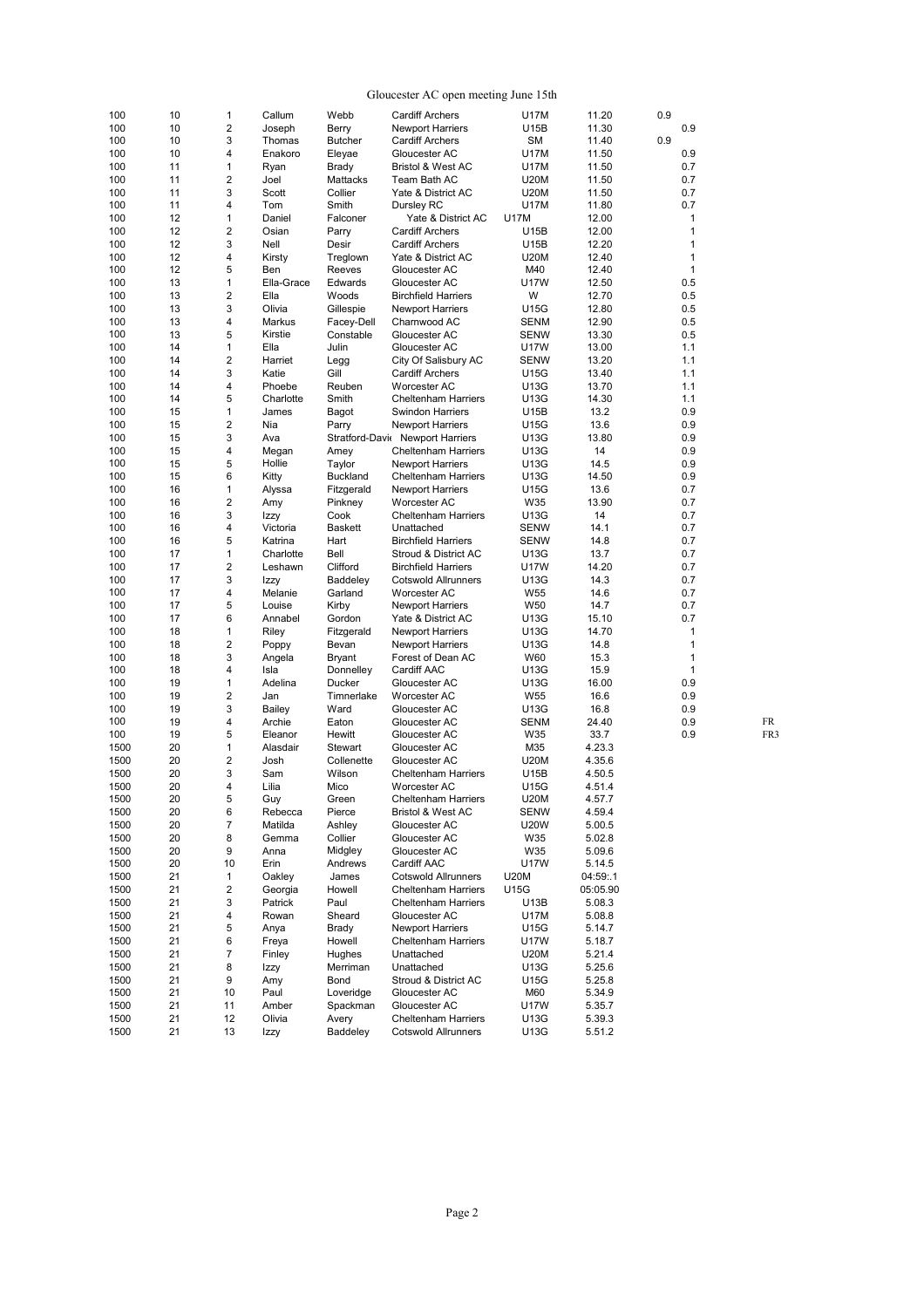#### Gloucester AC open meeting June 15th

| 200  | 22 | 1                       | Joseph           | Berry           | <b>Newport Harriers</b>         | U15B            | 22.5    | 0.46    |
|------|----|-------------------------|------------------|-----------------|---------------------------------|-----------------|---------|---------|
| 200  | 22 | $\overline{\mathbf{c}}$ | Callum           | Webb            | <b>Cardiff Archers</b>          | U17M            | 22.6    | 0.46    |
| 200  | 22 | 3                       | Thomas           | <b>Butcher</b>  | University of Birmingham        | <b>SENM</b>     | 22.6    | 0.46    |
| 200  | 22 | 4                       | Kyle             | Corbin          | <b>Birchfield Harriers</b>      | <b>U20M</b>     | 23.1    | 0.46    |
|      |    |                         |                  |                 |                                 |                 |         |         |
| 200  | 22 | 5                       | Joel             | Mattacks        | Team Bath AC                    | <b>U20M</b>     | 23.7    | 0.46    |
| 200  | 23 | 1                       | Scott            | Collier         | Yate & District AC              | <b>U20M</b>     | 23.5    | $-0.63$ |
| 200  | 23 | $\overline{\mathbf{c}}$ | Daniel           | Falconer        | Yate & District AC              | U17M            | 24.4    | $-0.63$ |
| 200  | 23 | 3                       | Ryan             | Brady           | Bristol & West AC               | U17M            | 24.9    | $-0.63$ |
| 200  | 24 | 1                       | Osian            | Parry           | <b>Cardiff Archers</b>          | U15B            | 24.6    | $-0.36$ |
| 200  | 24 | $\boldsymbol{2}$        | Jon-Henry        | Robbie          | <b>Cardiff Archers</b>          | U15B            | 24.8    | $-0.36$ |
| 200  | 24 | 3                       | Ben              | Reeves          | Gloucester AC                   | M40             | 25.9    | $-0.36$ |
|      |    |                         |                  |                 |                                 |                 |         |         |
| 200  | 24 | 4                       | Olivia Gillespie |                 | <b>Newport Harriers</b>         | U15G            | 25.9    | $-0.36$ |
| 200  | 24 | 5                       | Kelly            | Constable       | Gloucester AC                   | <b>SENW</b>     | 27.1    | $-0.36$ |
| 200  | 25 | 1                       | Kirsty           | Treglown        | Yate & District AC              | <b>U20W</b>     | 26      | $-0.49$ |
| 200  | 25 | $\overline{2}$          | Jodi             | Beynon          | Swansea Harriers                | senw            | 26.1    | $-0.49$ |
| 200  | 25 | 3                       | Eleni            | Francis         | Team Bath AC                    | U17M            | 26.2    | $-0.49$ |
| 200  | 25 | 4                       | Markus           |                 | Charnwood AC                    | <b>SENM</b>     | 27.10   | $-0.49$ |
|      |    |                         |                  | Facey           |                                 |                 |         |         |
| 200  | 25 | 5                       | Kirstie          | Constable       | Gloucester AC                   | SENW            | 27.60   | $-0.49$ |
| 200  | 26 | 1                       | Tom              | Smith           | Dursley RC                      | U17M            | 25      | 0.48    |
| 200  | 26 | $\overline{\mathbf{c}}$ | Harriet          | Legg            | City of Salisbury AC            | SENW            | 27.2    | 0.48    |
| 200  | 26 | 3                       | Eleri            | Jones           | <b>Newport Harriers</b>         | W35             | 27.7    | 0.48    |
| 200  | 26 | 4                       | Arnie            | Margretts       | Gloucester AC                   | U15B            | 28.00   | 0.48    |
| 200  | 26 | 5                       | Katie            | Gill            | <b>Cardiff Archers</b>          | <b>U17W</b>     | 28.3    | 0.48    |
|      |    |                         |                  |                 |                                 |                 |         |         |
| 200  | 27 | 1                       | Nia              | Parry           | <b>Newport Harriers</b>         | U15G            | 27.7    | 0.85    |
| 200  | 27 | $\overline{2}$          | Ella             | Julin           | Gloucester AC                   | <b>U17W</b>     | 28      | 0.85    |
| 200  | 27 | 3                       | Charlotte        | Bell            | Stroud & District AC            | U13G            | 28.7    | 0.85    |
| 200  | 27 | 4                       | Alyssa           | Fitzgerald      | <b>Newport Harriers</b>         | U15G            | 29.30   | 0.85    |
| 200  | 27 | 5                       | Victoria         | Baskett         | Unattached                      | SENW            | 29.7    | 0.85    |
| 200  | 28 | 1                       | Ava              |                 |                                 | U13G            | 29.00   | 1.11    |
|      |    |                         |                  |                 | Stratford-Davi Newport Harriers |                 |         |         |
| 200  | 28 | $\overline{2}$          | Amy              | Pinkney         | <b>Worcester AC</b>             | W35             | 29.5    | 1.11    |
| 200  | 28 | 3                       | Megan            | Amey            | <b>Cheltenham Harriers</b>      | U13G            | 29.5    | 1.11    |
| 200  | 28 | 4                       | Charlotte        | Smith           | <b>Cheltenham Harriers</b>      | U13G            | 29.90   | 1.11    |
| 200  | 28 | 5                       | Hollie           | Taylor          | <b>Newport Harriers</b>         | U13G            | 31      | 1.11    |
| 200  | 29 | 1                       | Annabel          | Gordon          | Yate & District AC              | U13G            | 31.50   | 0.98    |
| 200  | 29 | $\overline{\mathbf{c}}$ | Katrina          | Hart            | <b>Birchfield Harriers</b>      | SENW            | 31.5    | 0.98    |
|      |    |                         |                  |                 |                                 |                 |         |         |
| 200  | 29 | 3                       | Louise           | Kirby           | Newport Harriers                | W50             | 31.6    | 0.98    |
| 200  | 29 | 4                       | Melanie          | Garland         | Worcester AC                    | W <sub>55</sub> | 31.7    | 0.98    |
| 200  | 30 | $\mathbf{1}$            | Sienna           | Thomas          | Gloucester AC                   | U13G            | 29.60   | 0.78    |
| 200  | 30 | $\overline{\mathbf{c}}$ | Kitty            | <b>Buckland</b> | <b>Cheltenham Harriers</b>      | U13G            | 31.60   | 0.78    |
| 200  | 30 | 3                       | Adelina          | Ducker          | Gloucester AC                   | U13G            | 33.90   | 0.78    |
| 200  | 30 | $\overline{4}$          | Isla             | Donnelly        | Cardiff AAC                     | U13G            | 33.9    | 0.78    |
|      |    |                         |                  |                 |                                 |                 |         |         |
| 200  | 30 | 5                       | Angela           | Bryant          | Forest of Dean AC               | W60             | 34.7    | 0.78    |
| 200  | 31 | 1                       | Kyrby            | <b>Brown</b>    | Gloucester AC                   | SENW            | 41.9    | 0.74    |
| 200  | 31 | $\overline{\mathbf{c}}$ | Archie           | Eaton           |                                 | <b>SENM</b>     | 49.8    | 0.74    |
| 200  | 31 | 3                       | Eleanor          | Hewitt          | Gloucester AC                   | W35             | 74.9    | 0.74    |
| 3000 | 32 | $\mathbf{1}$            | Steven           | Denby           | City of Norwich AC              | <b>SENM</b>     | 8.50.0  |         |
|      |    |                         |                  |                 |                                 |                 |         |         |
| 3000 | 32 | $\overline{\mathbf{c}}$ | Seamus           | Robinson        | <b>Westbury Harriers</b>        | U17M            | 8.54.3  |         |
| 3000 | 32 | 3                       | Andrew           | Watt            | <b>Bristol &amp; West AC</b>    | seNM            | 8.57.6  |         |
| 3000 | 32 | 4                       | Ben              | Maliphant       | Bristol & West AC               | <b>SENM</b>     | 9.01.6  |         |
| 3000 | 32 | 5                       | Luke             | Davis           | Western Tempo                   | U17M            | 9.08.1  |         |
| 3000 | 32 | 6                       | Artie            |                 | Savage-SwainWestbury Harriers   | U17M            | 9.11.3  |         |
| 3000 | 33 | 1                       | Samuel           | Hollowav        | North Somerset AC               | U17M            | 9.27.7  |         |
|      |    |                         |                  |                 |                                 |                 |         |         |
| 3000 | 33 | $\overline{2}$          | Jamie            |                 | Van-De-Velde North Somerset AC  | <b>U20M</b>     | 9.27.7  |         |
| 3000 | 33 | 3                       | William          | Cheek           | North Somerset AC               | <b>U20M</b>     | 9.27.9  |         |
| 3000 | 33 | 4                       | Ellie            | Wallace         | North Somerset AC               | SENW            | 9.27.9  |         |
| 3000 | 33 | 5                       | Owen             | Parry           | Gloucester AC                   | M40             | 9.34.8  |         |
| 3000 | 33 | 6                       | Akira            | Bees            | Yate & District AC              | U15B            | 9.41.0  |         |
| 3000 | 33 | $\overline{7}$          | Finlay           | Hawkins         | Gloucester AC                   | <b>U20M</b>     | 9.48.1  |         |
|      |    |                         |                  |                 |                                 |                 |         |         |
| 3000 | 33 | 8                       | Jessica          | Varley          | Peterborough AC                 | <b>SENW</b>     | 9.51.2  |         |
| 3000 | 33 | 9                       | Jessica          | Hill            | Gloucester AC                   | U17             | 10.04.9 |         |
| 3000 | 33 | 10                      | Dan              | Schofield       | Western Tempo                   | <b>SENM</b>     | 10.12.2 |         |
| 3000 | 33 | 11                      | Simon            | Fortnam         | Stroud & District AC            | M50             | 10.19.6 |         |
| 3000 | 33 | 12                      | Jeremy           | Mower           | Gloucester AC                   | M55             | 10.32.3 |         |
| 3000 | 33 | 13                      | Ed               | Blackburn       | Gloucester AC                   | <b>U20M</b>     | 10.33.8 |         |
|      |    |                         |                  |                 |                                 |                 |         |         |
| 3000 | 33 | 14                      | Jason            | Barry           | Stroud & District AC            | M45             | 10.36.2 |         |
| 3000 | 34 | 1                       | Andy             | Prophett        | Western Tempo                   | M45             | 10.53.5 |         |
| 3000 | 34 | $\overline{\mathbf{c}}$ | Millie           | Porter          | Gloucester AC                   | <b>U20W</b>     | 11.09.5 |         |
| 3000 | 34 | 3                       | Steve            | Robbins         | Gloucester AC                   | <b>SENM</b>     | 11.10.8 |         |
| 3000 | 34 | 4                       | Austin           | Blackburn       | Gloucester AC                   | M45             | 11.13.0 |         |
|      | 34 |                         | Helen            | Knight          | <b>CLC Striders</b>             | W40             | 11.22.3 |         |
| 3000 |    | 5                       |                  |                 |                                 |                 |         |         |
| 3000 | 34 | 6                       | Graham           | Davis           | Gloucester AC                   | M40             | 11.41.7 |         |
| 3000 | 34 | 7                       | Rachel           | Vines           | <b>CLC Striders</b>             | W35             | 11.43.6 |         |
| 3000 | 34 | 8                       | George           | Evans           | Unattached                      | <b>SENM</b>     | 12.01.8 |         |
| 3000 | 34 | 9                       | Lucy             | Jeffery         | Gloucester AC                   | U17             | 12:05.1 |         |
| 3000 | 34 | 10                      | Anna             | Pollard         | Gloucester AC                   | U17             | 12.24.4 |         |
|      |    |                         |                  |                 |                                 |                 |         |         |
| 3000 | 34 | 11                      | Arthur           | Daley           | Gloucester AC                   | M70             | 12.29.7 |         |
| 3000 | 34 | 12                      | Emma             | Jeffery         | Gloucester AC                   | W45             | 12.30.2 |         |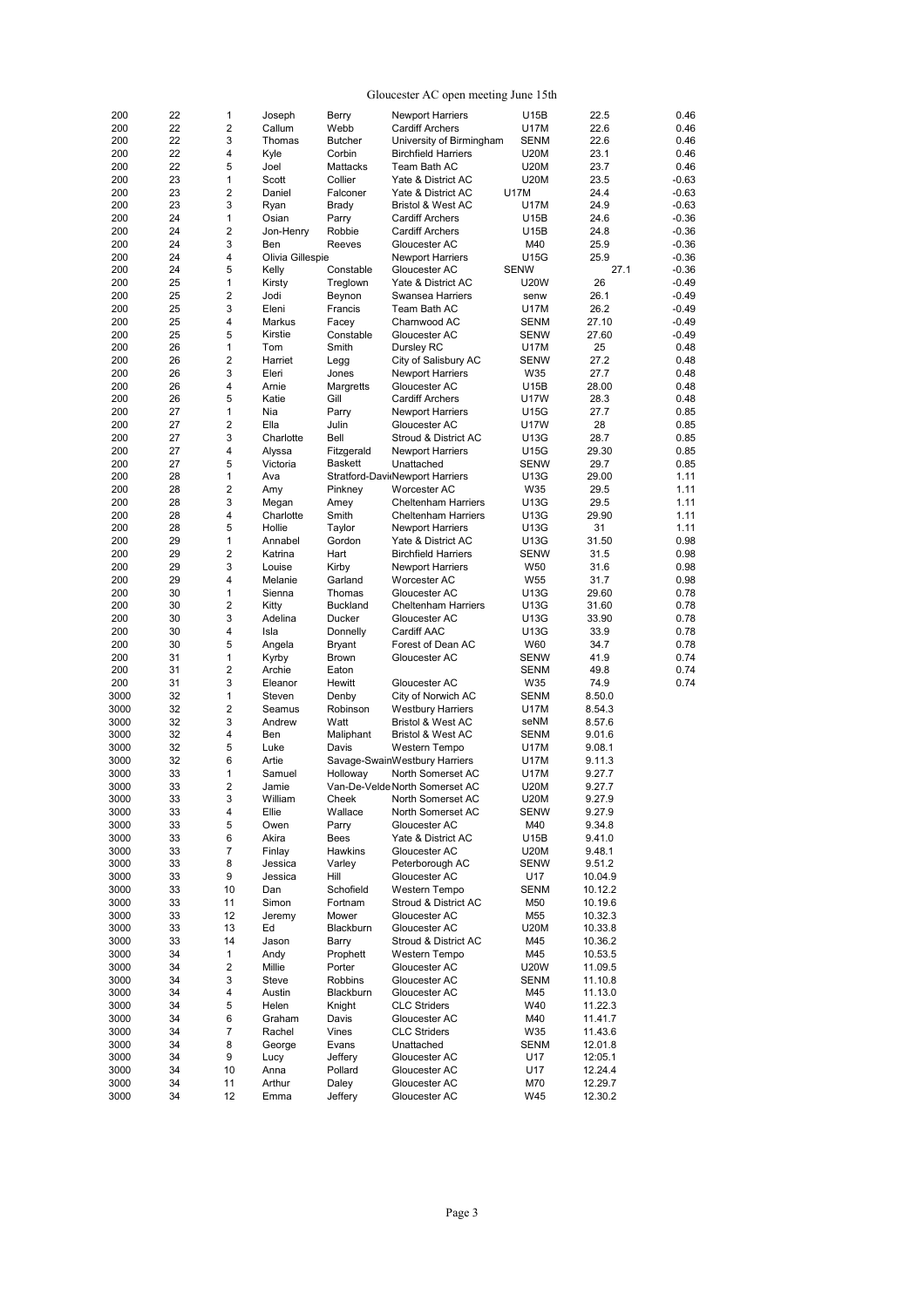### Gloucester AC open meeting June 15th

| LJ        | A | 1              | Annabel  | Gordon          | Yate & District AC           | U13G        | 3.95  |
|-----------|---|----------------|----------|-----------------|------------------------------|-------------|-------|
| LJ        | A | $\overline{2}$ | Sienna   | Thomas          | Gloucester AC                | U13G        | 3.86  |
| LJ        | A | 3              | Amari    | Cambridge       | Gloucester AC                | <b>U11G</b> | 3.81  |
| LJ        | A | 4              | Adelina  | Ducker          | Gloucester AC                | U13G        | 3.30  |
| LJ        | A | 5              | Niall    | Bagot           | <b>Swindon Harriers</b>      | <b>U15B</b> | 3.23  |
| LJ        | A | 6              | Jacob    | Andrews         | Gloucester AC                | <b>U11B</b> | 3.15  |
| LJ        | A | $\overline{7}$ | Bailey   | Ward            | Gloucester AC                | U13G        | 3.00  |
| LJ        | B | 1              | Luke     | Game            | Team Bath AC                 | <b>U17M</b> | 5.91  |
| LJ        | B | $\overline{2}$ | Eleni    | Francis         | Team Bath AC                 | <b>U17W</b> | 5.50  |
| LJ        | B | 3              | Cameron  | Eley            | <b>Newport Harriers</b>      | <b>U15B</b> | 5.32  |
| LJ        | B | 4              | Ella     | Woods           | <b>Birchfield Harriers</b>   | <b>U15G</b> | 5.08  |
| LJ        | B | 5              | James    | Bagot           | <b>Swindon Harriers</b>      | U15B        | 5.06  |
| LJ        | B | 6              | Lily     | Smith           | <b>BRAT AC</b>               | <b>U15G</b> | 4.98  |
| LJ        | B | $\overline{7}$ | Sophie   | Davies          | <b>Cardiff Archers</b>       | <b>U17W</b> | 4.83  |
| LJ        | B | 8              | Leshawn  | Clifford        | <b>Birchfield Harriers</b>   | <b>U17W</b> | 4.74  |
| LJ        | B | 9              | Megan    | Amey            | <b>Cheltenham Harriers</b>   | U13G        | 3.73  |
| <b>HT</b> | A | 1              | Harry    | <b>Ricketts</b> | <b>Swindon Harriers</b>      | <b>U20M</b> | 55.59 |
| HT        | B | 1              | Caleb    | Richardson      | Aberdare VAAC                | <b>U17M</b> | 45.31 |
| <b>HT</b> | C | 1              | Andrew   | McKenzie        | Gloucester AC                | M60         | 29.8  |
| <b>HT</b> | D | 1              | Moni     | Brady           | <b>Bristol &amp; West AC</b> | <b>U20W</b> | 31.61 |
| HT        | E | $\mathbf{1}$   | Christen | Campion         | Gloucester AC                | <b>U17W</b> | 43.27 |
| HT        | E | $\overline{2}$ | Ella     | Mansfield       | Gloucester AC                | <b>U17W</b> | 33.37 |
| <b>HT</b> | E | 3              | Amelia   | Fettis          | <b>Newport Harriers</b>      | <b>U17W</b> | 32.48 |
| <b>HT</b> | E | 4              | Caitlin  | Seaborne        | Rhymney Valley AC            | <b>U17W</b> | 31.63 |
| HT        | E | 5              | Cate     | Davies          | <b>Newport Harriers</b>      | U17W`       | 30.07 |
|           |   |                |          |                 |                              |             |       |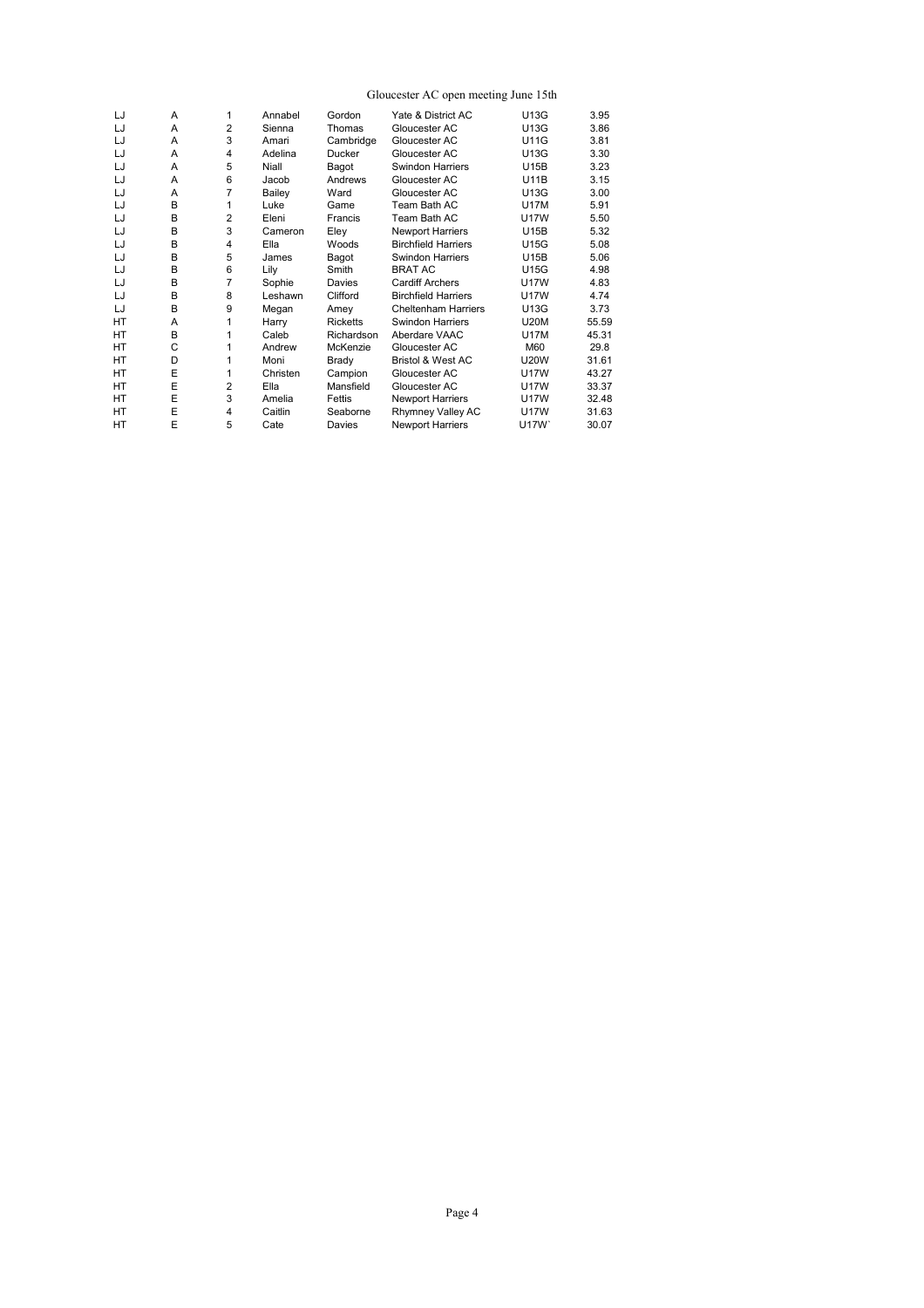# amended race ONLY

| 100 | 16 |              | Alvssa   | Fitzgerald     | Newport Harrio         | U15G        |
|-----|----|--------------|----------|----------------|------------------------|-------------|
| 100 | 16 |              | Amv      | Pinkney        | Worcester AC           | W35         |
| 100 | 16 | 3            | Izzv     | Cook           | Cheltenham H           | U13G        |
| 100 | 16 | 4            | Victoria | <b>Baskett</b> | Unattached             | <b>SENW</b> |
| 100 | 16 | $\mathbf{b}$ | Katrina  | Hart           | <b>Birchfield Harr</b> | <b>SENW</b> |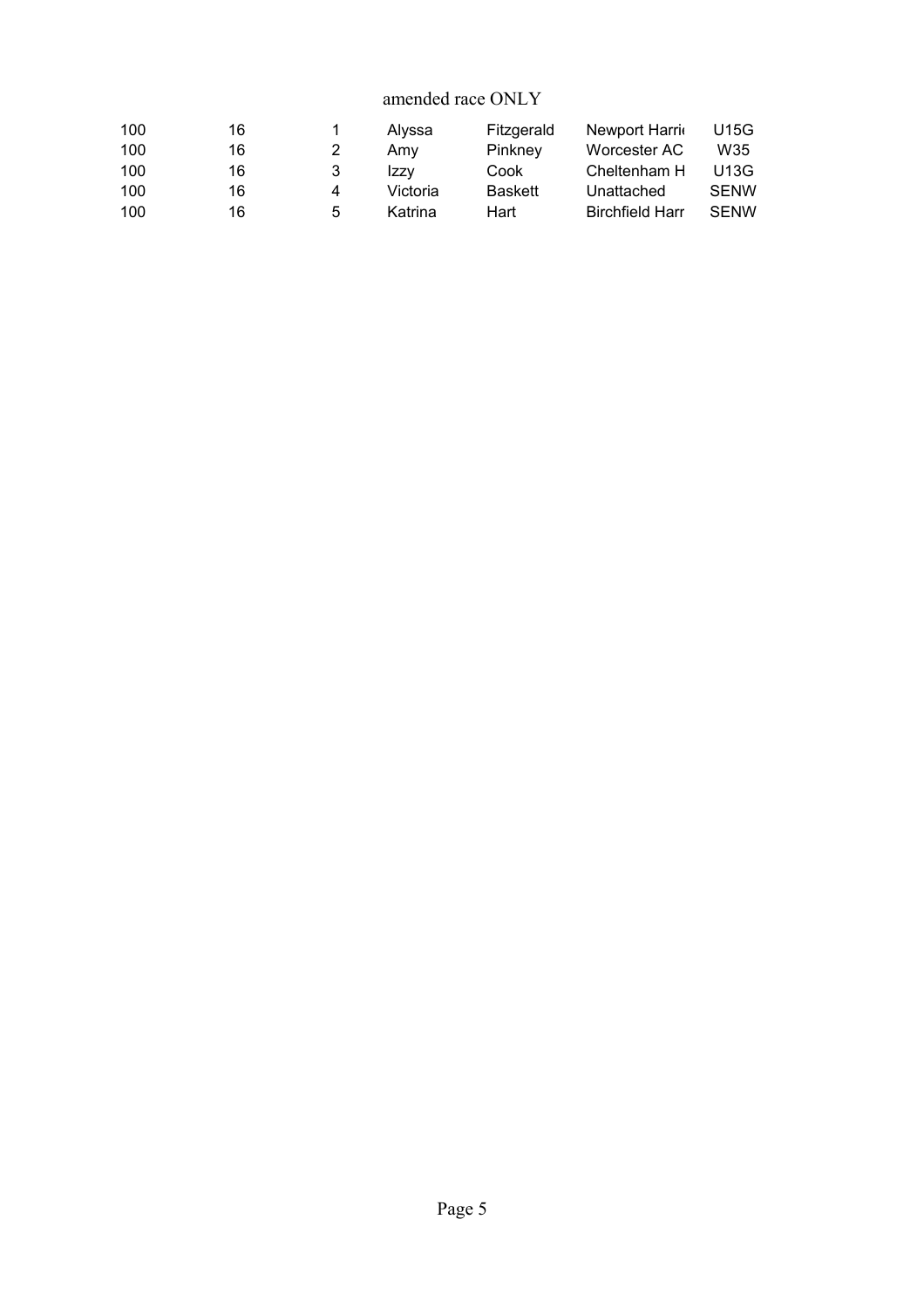# amended race ONLY

| 0.7 |
|-----|
| 0.7 |
| 0.7 |
| 0.7 |
| 0.7 |
|     |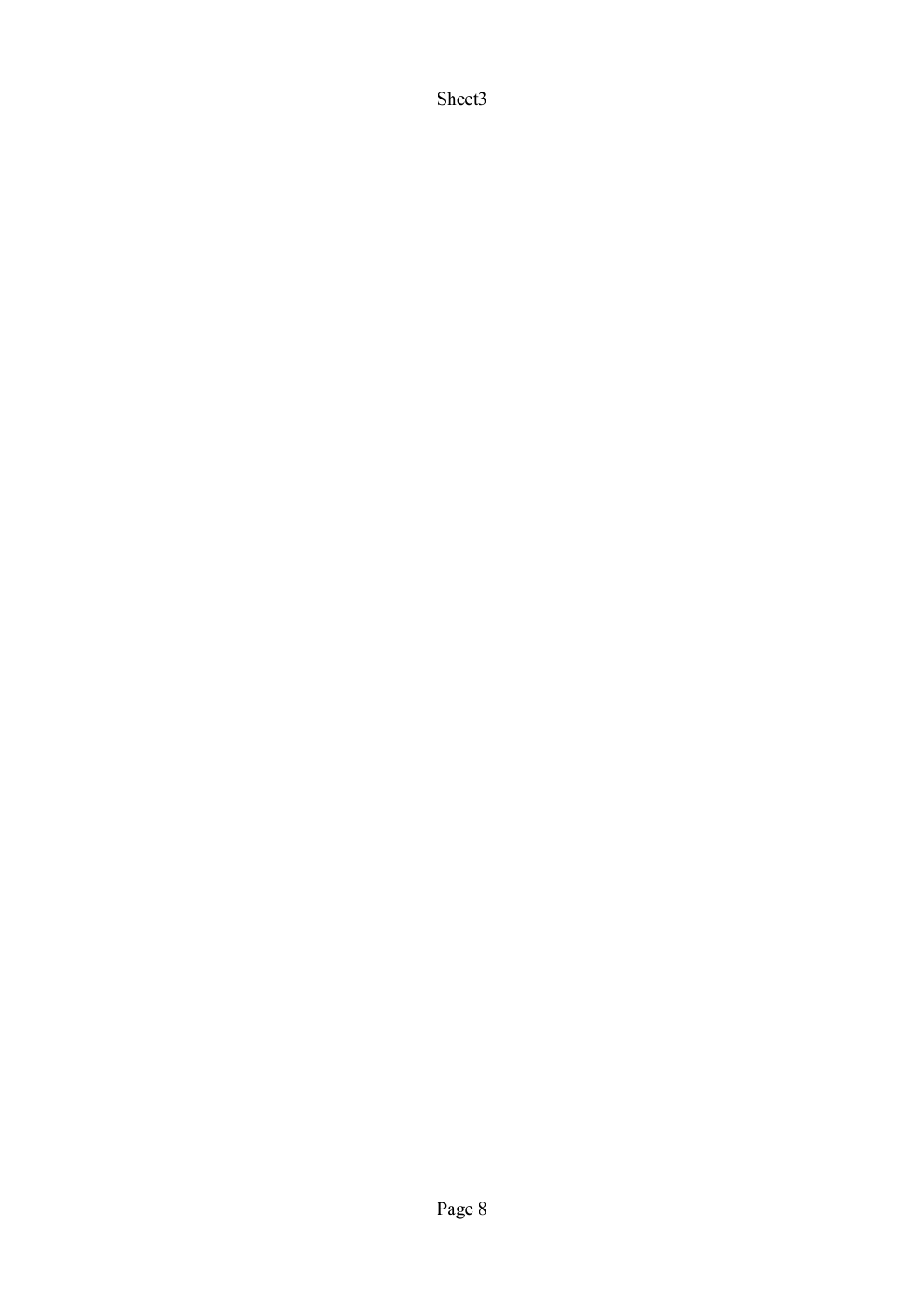| <b>GLOUCESTEIAC</b><br>Hammer | <b>Throw</b> | Open         |      |
|-------------------------------|--------------|--------------|------|
|                               | 151 Harry    | Ricketts     | u20m |
|                               | Caleb        | Richardson   |      |
|                               | 150 Andrew   | McKenzie     | U17M |
|                               | Moni         | <b>Brady</b> |      |
|                               | 134 Christen | Campion      | M60  |
|                               | Ella         | Mansfield    |      |
|                               | 26 Amelia    | Fettis       | u20w |
|                               | Caitlin      | Seaborne     |      |
|                               | 38 Cate      | Davies       | U17W |
| 130                           |              |              | U17W |
| 73                            |              |              | U17W |
| 159                           |              |              | U17W |
| 53                            |              |              | U17W |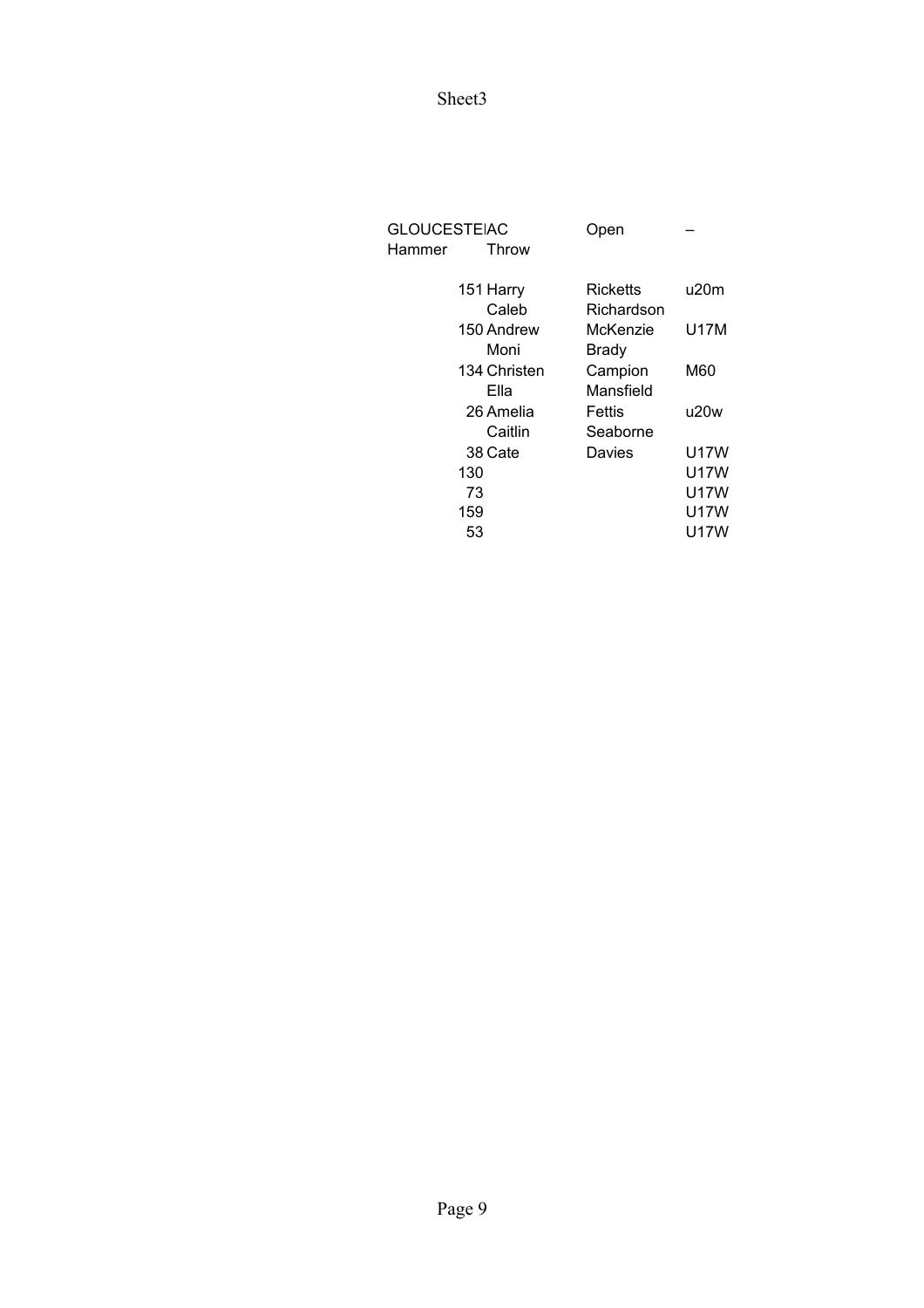| Tuesday     | 15th                     | June            |                 | 2021 |                |       |
|-------------|--------------------------|-----------------|-----------------|------|----------------|-------|
| <b>U20M</b> |                          | Swindon         | <b>Harriers</b> |      |                | 55.59 |
|             | Aberdare                 | VAAC            |                 |      | 45.31          |       |
|             | Gloucester               | AC              |                 |      | 29.8           |       |
| <b>U20W</b> |                          | <b>Bristol</b>  | &               | West | AC             |       |
|             | Gloucester<br>Gloucester | AC<br>AC        |                 |      | 43.27<br>33.37 |       |
| <b>U17W</b> |                          | Newport         | <b>Harriers</b> |      |                | 32.48 |
|             | Rhymney                  | Valley          | AC              |      |                | 31.63 |
| U17W        | Newport                  | <b>Harriers</b> |                 |      | 30.07          |       |